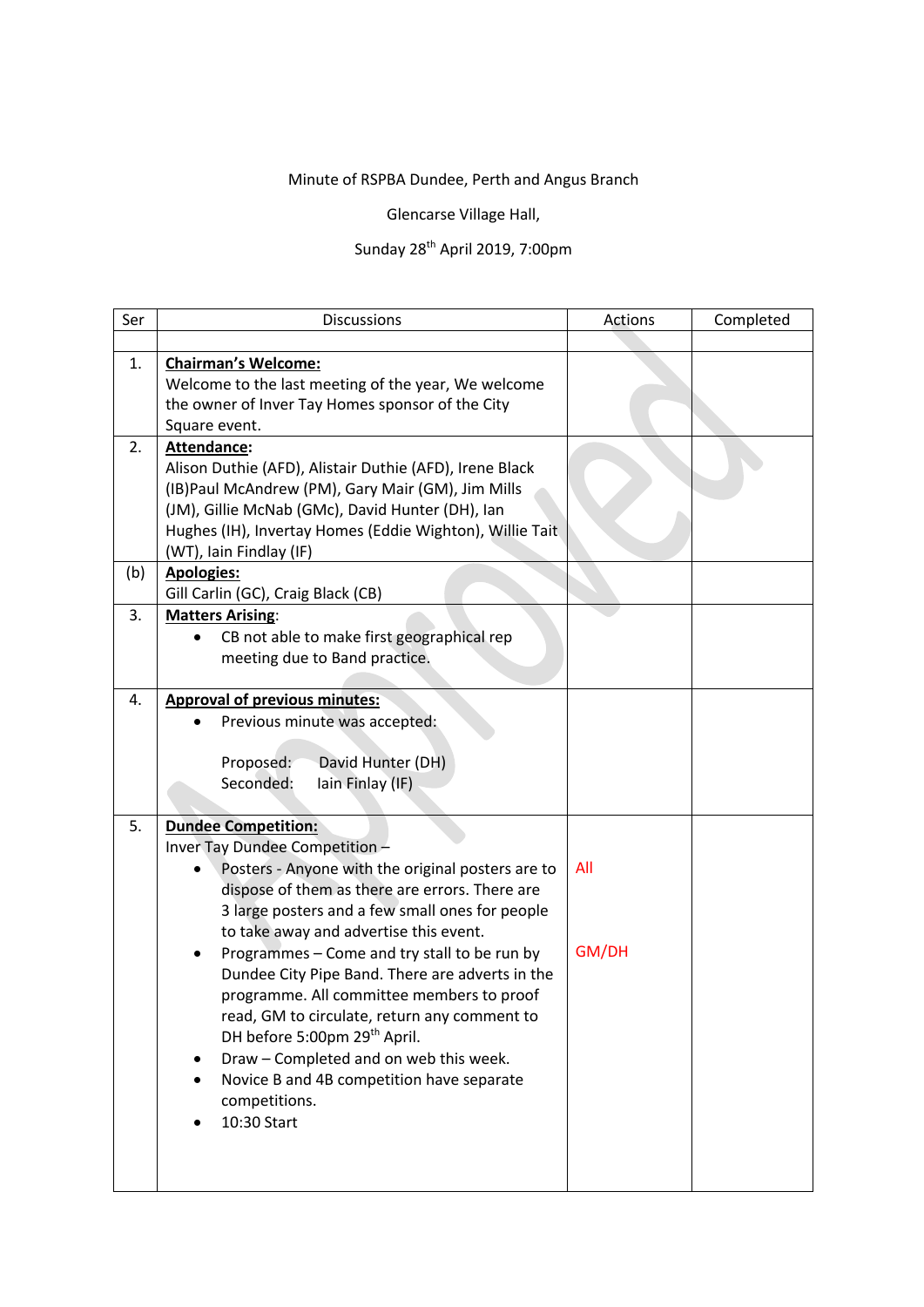|           | Dollar Juv may not play in Grade 3 due to it       |                      |  |
|-----------|----------------------------------------------------|----------------------|--|
|           | being MSR and not medley as per there first        |                      |  |
|           | Major competition.                                 |                      |  |
|           |                                                    |                      |  |
| ٠         | Times will be published against bands.             |                      |  |
| $\bullet$ | Take out Open and leave Grade 1 on                 |                      |  |
|           | programme.                                         |                      |  |
|           | Problem with insurance - RSPBA public liability    | <b>IB</b>            |  |
|           | insurance doesn't cover outwith Glasgow, we        |                      |  |
|           | have obtained a quote for ourselves, North of      |                      |  |
|           | Scotland branch gave us contact details for the    |                      |  |
|           |                                                    |                      |  |
|           | firm that they use online, "Event Insure"          |                      |  |
|           | minimum £5 Million at least, this will cover       |                      |  |
|           | volunteers, employers liability at the cost of     |                      |  |
|           | £426.00 (one event, one day). London event -       |                      |  |
|           | Walter was £900+. All other events in schools      |                      |  |
|           | are covered by council Insurance. We as a          |                      |  |
|           | branch do not want to join in with RSPBA as it     |                      |  |
|           | will be too expensive for us as a branch to pay a  |                      |  |
|           | portion for one event. Insurance email to be       |                      |  |
|           | forward to IB to pay, we require this to be        |                      |  |
|           | carried out asap in order to get the certificate   |                      |  |
|           |                                                    |                      |  |
|           | back asap to give to council to grant licence for  |                      |  |
|           | our Dundee event. All committee unanimously        |                      |  |
|           | agreed to go with this company.                    | <b>GM</b>            |  |
| $\bullet$ | Correspondence with Army (Mike Dunnigan A          |                      |  |
|           | Coy 7 SCOTS) fencing will be collected from PKC    |                      |  |
|           | $1st/2nd$ May, GM to give Mike the direct contact  |                      |  |
|           | with PKC. TA providing transport to collect and    |                      |  |
|           | gazebo's.                                          |                      |  |
|           | Parking - Dundee High School grounds we do         |                      |  |
|           | not have this year. Require to look at alternative |                      |  |
|           | parking, we have the option of underneath          |                      |  |
|           | Caird Hall - 80 cars, 2 bands coming with bus,     |                      |  |
|           | same final tuning area at the bottom of Reform     |                      |  |
|           | Street as in previous years.                       |                      |  |
|           | (Eddie Wighton) - V&A - Two Bands to play out      |                      |  |
| $\bullet$ |                                                    |                      |  |
|           | in front, Slessor Gardens - Pulling people up to   |                      |  |
|           | competition.                                       |                      |  |
|           | Register on the day - Programmes available at      |                      |  |
|           | this point.                                        |                      |  |
| ٠         | First Aid different this year - Angus Red Cross.   |                      |  |
| $\bullet$ | Fountains will stay on as was going to cost too    |                      |  |
|           | much money to switch off, we need to               |                      |  |
|           | remember to take generator.                        |                      |  |
| ٠         | Aim to set up from 8:00 am, tables for             |                      |  |
|           | adjudicators - wooden ones.                        |                      |  |
|           | Judges - Tom Brown (P1), Peter Snaddon (P2),       |                      |  |
| $\bullet$ |                                                    |                      |  |
|           | Jennifer Hutcheon (E), Mick O' Neill (D)           |                      |  |
| ٠         | Dancers - To be confirmed for lunchtime stint      | <b>Eddie Wighton</b> |  |
|           | $1:40 - 2:00$ pm, EW to organise.                  |                      |  |
| ٠         | Kenny Forbes to be asked to lead Massed Bands      |                      |  |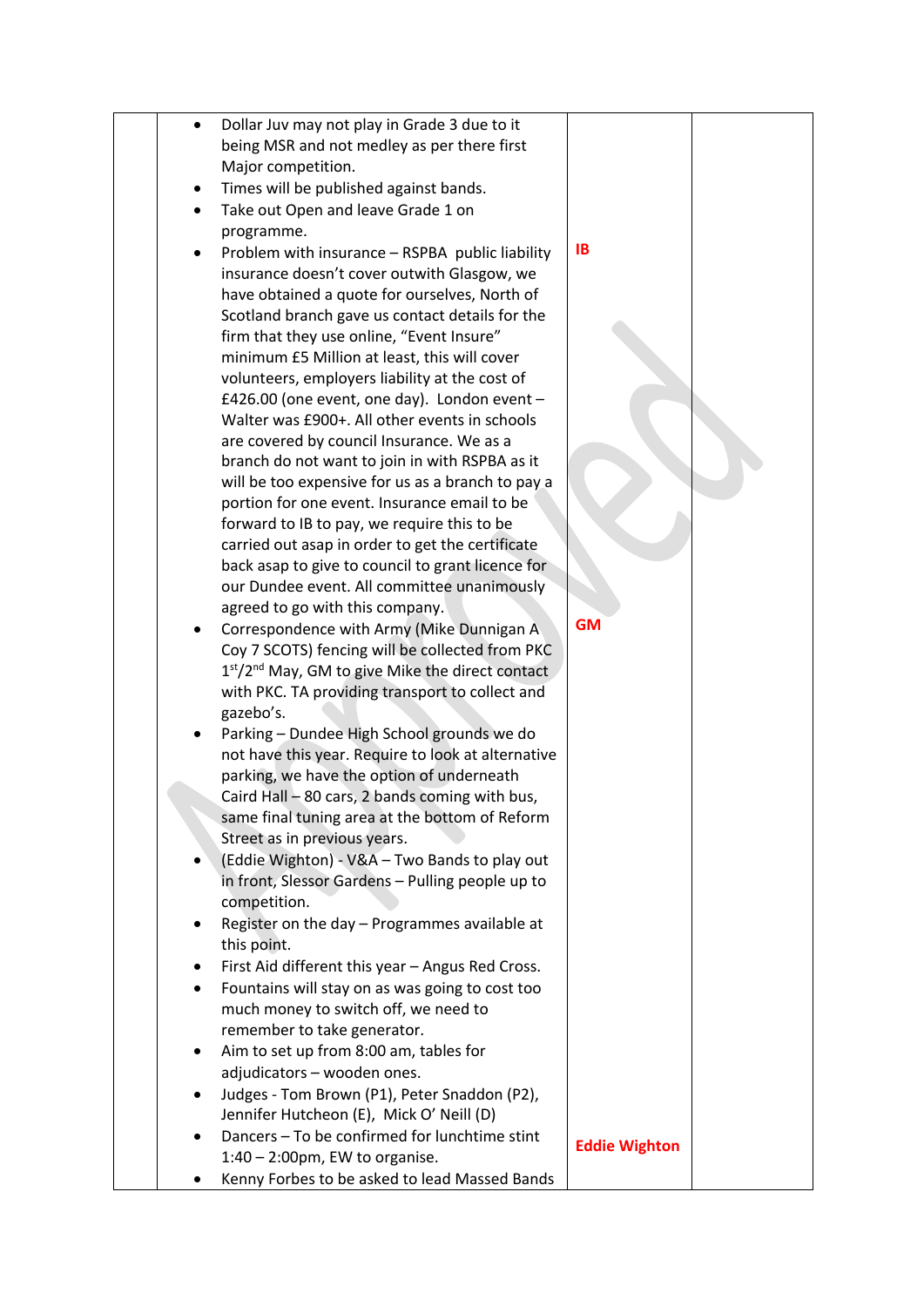| 21 Bands this year                                  |           |  |
|-----------------------------------------------------|-----------|--|
| Chieftan for event to be Lynn Short - Councillor    |           |  |
| - EW organising                                     |           |  |
| Trophy - Inver Tay Homes - Chieftan Prize.          |           |  |
| TA - Mike Dunnigan - A Coy 7 Scots - Contact        |           |  |
| Inver Tay banners over the barriers.                |           |  |
|                                                     |           |  |
| 75m Barrier will be required.                       |           |  |
| Road Closure - Will not be happening as we          |           |  |
| would have to pay for whole Traffic                 |           |  |
| Management for the area - too much money.           |           |  |
| Layout, couple of bodies will be available from     |           |  |
| Eddie (Invertay) - GM to send out plan/layout       | <b>GM</b> |  |
| this week to EW.                                    |           |  |
| Pop up Banner (Inver Tay) to be beside              |           |  |
| presentations, in order to get some publicity in    |           |  |
| photographs etc.                                    |           |  |
| Chieftans responsibilities - Attend for lunch and   |           |  |
| present trophies to winners.                        |           |  |
|                                                     |           |  |
| Approx 4:45pm - 5:00pm Massed Bands.                | <b>IB</b> |  |
| Money from Inver Tay - Invoice Eddie, which         |           |  |
| ever routes easiest - EW gave IB business card      |           |  |
| in order for IB to organise.                        |           |  |
| 600 programmes to be produced.                      |           |  |
| CB - Education Stand next to "Come and Try"         | <b>CB</b> |  |
| stand.                                              |           |  |
| Every band to get info from GM re parking, GM       | <b>GM</b> |  |
| to send to band secretaries.                        |           |  |
| TA Helping - As a branch we will give the TA        | <b>GM</b> |  |
| helpers Beers/Coffee Shop Tickets etc as a thank    |           |  |
| you, GM to organise.                                |           |  |
|                                                     |           |  |
|                                                     |           |  |
|                                                     |           |  |
|                                                     |           |  |
|                                                     |           |  |
|                                                     |           |  |
|                                                     |           |  |
| Correspondance:                                     |           |  |
| Issue arose re new registrations with HQ and        | <b>GM</b> |  |
| the transfer of info to Branch IT - Jason to be     |           |  |
| made aware- GM                                      |           |  |
| Strathallan now a Branch Band                       |           |  |
| Email into IB from Mains of Fintry Pipe Band.       | <b>IB</b> |  |
| Enquiry re branch fees, they did not pay last       |           |  |
| year due to non-playing and are not playing this    |           |  |
| year. They are wondering how much they are          |           |  |
| due if anything. There is a three year laps policy, |           |  |
|                                                     |           |  |
| it is not written down but it is custom and         |           |  |
| practice we require it to be written into policy,   |           |  |
| it's the way RSPBA work. With the current           |           |  |
| situation they find themselves in they will have    |           |  |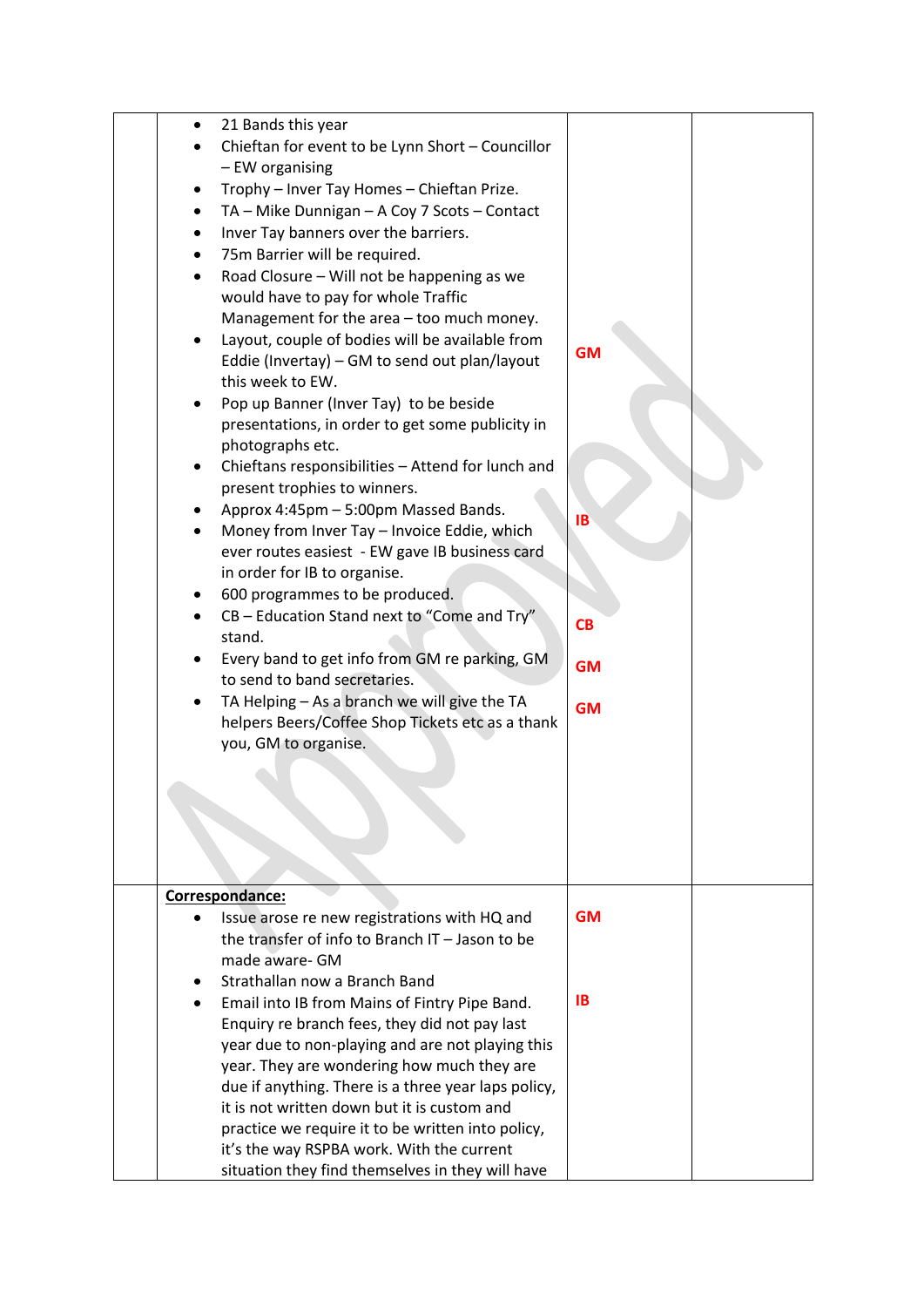|    | to pay two years. We as a committee have<br>taken on board the comments and a new<br>procedure will be put in place to send out a<br>reminder to bands in November. There requires<br>to be a tab on our branch website to pay "fees<br>only" Jason to be advised. IB to send email to<br>Mains of Fintry with reply.<br>Pitlochry Highland Games this year the piping<br>competition will remain in same format, GM<br>received a letter from Ian Graham. There will be<br>a maximum of 23 bands, application form was<br>attached, but will have to be re written as it<br>does not meet rules and regulations.<br>The original form had the following<br>requirements:<br>$G1 - 2 \times 5-7$ mins tune selection,<br>G2 4-6 mins no MSR,<br>G3/G4/Juv/Nov J 3-5 mins tune -No MSR<br>There are clear playing requirements for minors<br>- PM to have a look at the form and send to lan<br>Graham.<br>Bands with Drum Majors will be asked to play<br>for the DM display later in the day.<br>Split the lower bands into individual gradings<br>instead of being together, this is to go back to<br>IG. | <b>PM</b><br><b>PM</b> |  |
|----|-------------------------------------------------------------------------------------------------------------------------------------------------------------------------------------------------------------------------------------------------------------------------------------------------------------------------------------------------------------------------------------------------------------------------------------------------------------------------------------------------------------------------------------------------------------------------------------------------------------------------------------------------------------------------------------------------------------------------------------------------------------------------------------------------------------------------------------------------------------------------------------------------------------------------------------------------------------------------------------------------------------------------------------------------------------------------------------------------------------|------------------------|--|
| 6. | Treasurers Report:                                                                                                                                                                                                                                                                                                                                                                                                                                                                                                                                                                                                                                                                                                                                                                                                                                                                                                                                                                                                                                                                                          | <b>IB</b>              |  |
|    | IB reported to the meeting the following:                                                                                                                                                                                                                                                                                                                                                                                                                                                                                                                                                                                                                                                                                                                                                                                                                                                                                                                                                                                                                                                                   |                        |  |
|    | Treasurers $141 a/c$ £                                                                                                                                                                                                                                                                                                                                                                                                                                                                                                                                                                                                                                                                                                                                                                                                                                                                                                                                                                                                                                                                                      |                        |  |
|    | Business Instant a/c £                                                                                                                                                                                                                                                                                                                                                                                                                                                                                                                                                                                                                                                                                                                                                                                                                                                                                                                                                                                                                                                                                      |                        |  |
|    | Treasurers No3 a/c<br>£<br>Petty Cash a/c<br>£                                                                                                                                                                                                                                                                                                                                                                                                                                                                                                                                                                                                                                                                                                                                                                                                                                                                                                                                                                                                                                                              |                        |  |
|    | Total<br>£                                                                                                                                                                                                                                                                                                                                                                                                                                                                                                                                                                                                                                                                                                                                                                                                                                                                                                                                                                                                                                                                                                  |                        |  |
|    |                                                                                                                                                                                                                                                                                                                                                                                                                                                                                                                                                                                                                                                                                                                                                                                                                                                                                                                                                                                                                                                                                                             |                        |  |
|    | Outreach - Michelin Hall? Still waiting to hear from.                                                                                                                                                                                                                                                                                                                                                                                                                                                                                                                                                                                                                                                                                                                                                                                                                                                                                                                                                                                                                                                       |                        |  |
|    | Kingdom Thistle IB sent a bill for World Solo drumming -                                                                                                                                                                                                                                                                                                                                                                                                                                                                                                                                                                                                                                                                                                                                                                                                                                                                                                                                                                                                                                                    |                        |  |
|    | £506 BACS to pay. IB to chase Paul Brown.                                                                                                                                                                                                                                                                                                                                                                                                                                                                                                                                                                                                                                                                                                                                                                                                                                                                                                                                                                                                                                                                   |                        |  |
|    | Light night cheques now sent out                                                                                                                                                                                                                                                                                                                                                                                                                                                                                                                                                                                                                                                                                                                                                                                                                                                                                                                                                                                                                                                                            |                        |  |
|    | Strathallan School now a branch band<br>Stockbridge have still not paid monies due for outreach                                                                                                                                                                                                                                                                                                                                                                                                                                                                                                                                                                                                                                                                                                                                                                                                                                                                                                                                                                                                             | JM/IB                  |  |
|    | programme for Euan Morrison - IB to chase. Laura-Anne                                                                                                                                                                                                                                                                                                                                                                                                                                                                                                                                                                                                                                                                                                                                                                                                                                                                                                                                                                                                                                                       |                        |  |
|    | and Andrew are now at Mackenzie, Jim Mills to chase at                                                                                                                                                                                                                                                                                                                                                                                                                                                                                                                                                                                                                                                                                                                                                                                                                                                                                                                                                                                                                                                      |                        |  |
|    |                                                                                                                                                                                                                                                                                                                                                                                                                                                                                                                                                                                                                                                                                                                                                                                                                                                                                                                                                                                                                                                                                                             |                        |  |
|    | band practice.                                                                                                                                                                                                                                                                                                                                                                                                                                                                                                                                                                                                                                                                                                                                                                                                                                                                                                                                                                                                                                                                                              |                        |  |
|    | Mini bands - took in - £448.00 profit.                                                                                                                                                                                                                                                                                                                                                                                                                                                                                                                                                                                                                                                                                                                                                                                                                                                                                                                                                                                                                                                                      |                        |  |
|    | Damage to the school - A band member had an accident                                                                                                                                                                                                                                                                                                                                                                                                                                                                                                                                                                                                                                                                                                                                                                                                                                                                                                                                                                                                                                                        |                        |  |
|    | and reversed truck into wall and has done damage to<br>the wall at the school, repairs will be claimed through                                                                                                                                                                                                                                                                                                                                                                                                                                                                                                                                                                                                                                                                                                                                                                                                                                                                                                                                                                                              |                        |  |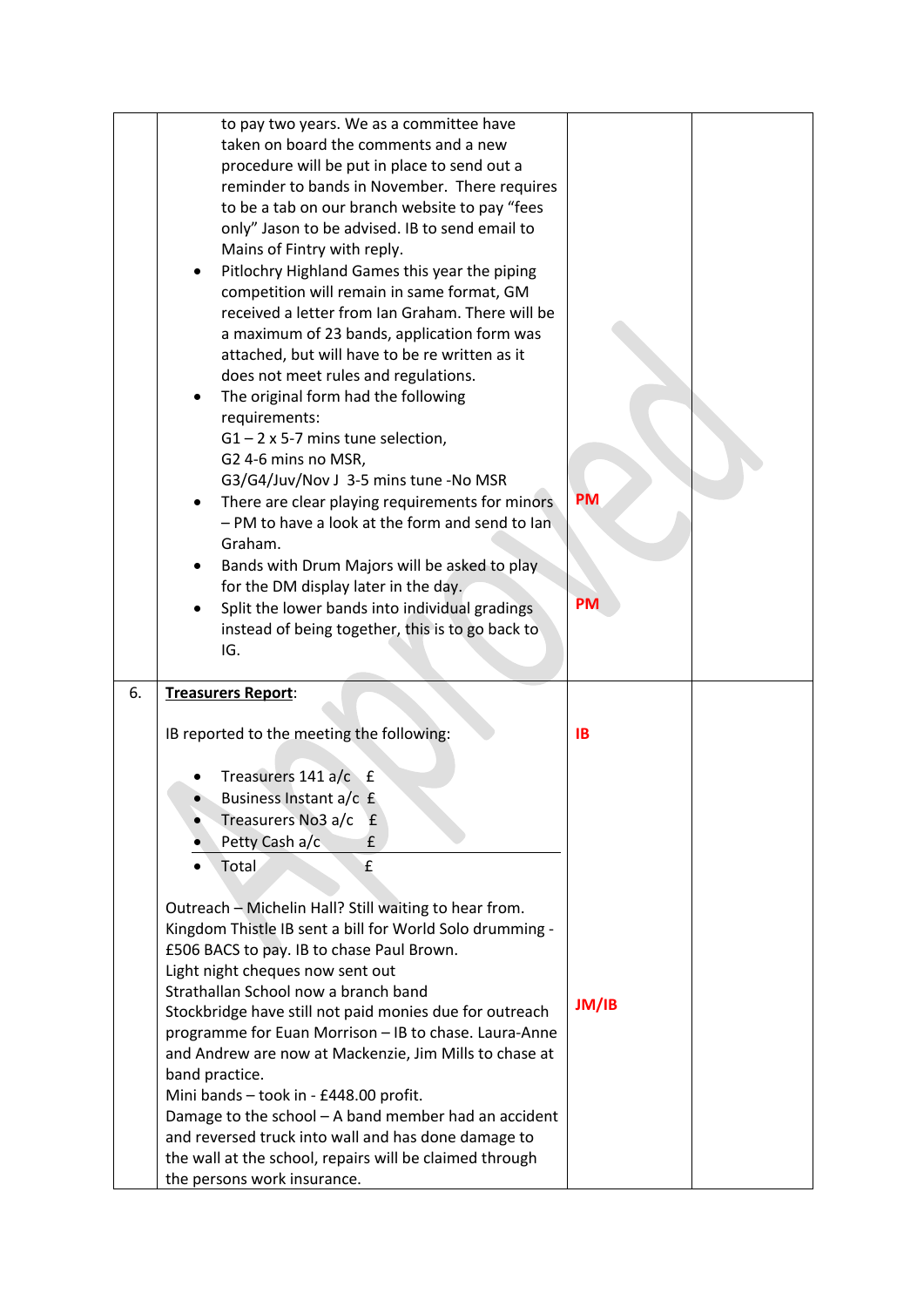| 7. | <b>Music Board:</b><br>AMD had his first Music Board meeting<br>AMD gave a briefing of the meeting.<br>$\bullet$<br>Various items were discussed however the<br>following points were made:<br>Policies and Procedures to be looked at as we<br>are currently working from old ones or nothing,<br>AMD tasked with pulling documents together.<br>Situation with one of our branch bands and<br>there gradings was discussed has now been<br>resolved.                                                                                                                                                                                                                                                                                                                                                                                                                                                                                                         | <b>AMD</b> |  |
|----|----------------------------------------------------------------------------------------------------------------------------------------------------------------------------------------------------------------------------------------------------------------------------------------------------------------------------------------------------------------------------------------------------------------------------------------------------------------------------------------------------------------------------------------------------------------------------------------------------------------------------------------------------------------------------------------------------------------------------------------------------------------------------------------------------------------------------------------------------------------------------------------------------------------------------------------------------------------|------------|--|
|    | Leaking of information from the Music Board to<br>the press & media, case in point AMD talked to<br>David Wilton (PM Mackenzie Caledonian) on the<br>Saturday 13 <sup>th</sup> April on his way back from RSPBA<br>re information that he was to pass on, DW did<br>not release to his band until next day, at this<br>point there were only Music Board members<br>and DW that knew the information, yet it was<br>on a media site by 11:30pm on the Saturday<br>night. Media and Press policies to be looked at.                                                                                                                                                                                                                                                                                                                                                                                                                                             |            |  |
| 8. | Director's Report:<br>Website - lot of information not available to<br>general public, converting the RSPBA website inline<br>with our Branch Website - Web Designer been<br>given the go-ahead. If less than £1000 he can go<br>ahead.<br>Summer School, Piping Principal, Drumming<br>Principle, Pipe Band Principle posts have all been<br>interviewed for, announcement due shortly.<br>We are required to submit our dates for the<br>Outreach programme for 2019.RSPBA did not<br>received original email. We have been given the<br>go-ahead from Directors on 27.04.19. We are going<br>to use Dundee, Lochgelly and Crieff as in previous<br>years. GM<br>Worlds - Board of Directors documented<br>clarification 2 days current rule 4.68 fourth and fifth<br>breaking of tie, MSR preference, interpretation of<br>rule minute "competitions" not "competition" -<br>press release due to come out, two day "Worlds"<br>for the foreseeable future. | <b>GM</b>  |  |
|    | Premises update: Picture shown to all, work is going<br>well, there is currently a time delay- 2.5 weeks,<br>Heritage skylight company went into liquidation,                                                                                                                                                                                                                                                                                                                                                                                                                                                                                                                                                                                                                                                                                                                                                                                                  |            |  |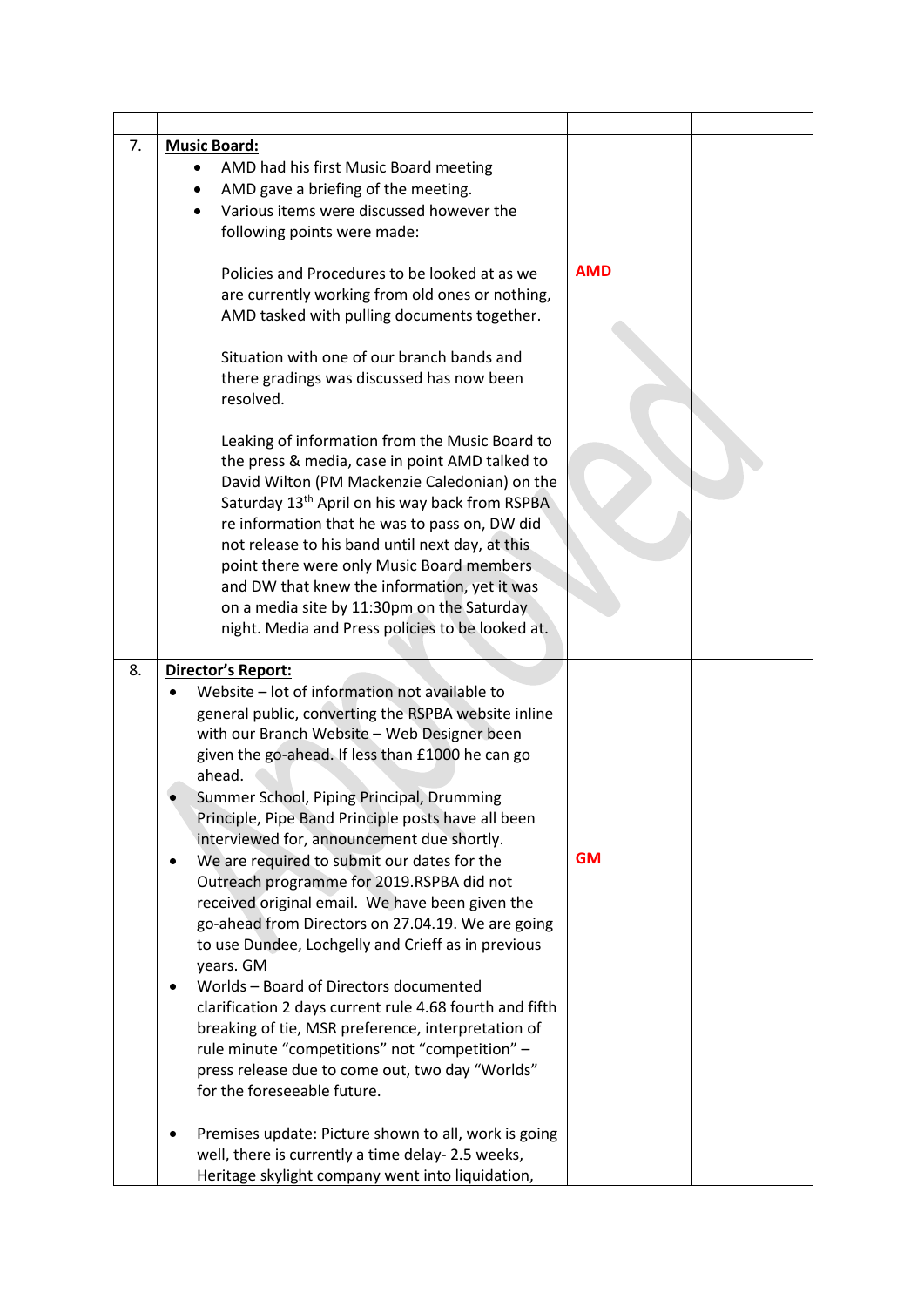|    | had to contact Heritage Scotland for approval to go<br>with another company. Having to replace all slates<br>can't use the 50% they thought they could re-use.<br>Floor joists rotten and had to be replaced, 10%<br>overspend in a £1 million project is thought. RSPBA<br>are looking for funds available from Branches,<br>Branches are asked to look at their funds to see if<br>they are in a position to help out, do we have that<br>we can give? Discussions will be held round this,<br>terms and conditions to pay back would be required<br>to be discussed.<br>Marketing and Media have been tasked at<br>generating money for refurbishing etc. DH asked<br>who the contact at HQ was - Kevin Reilly (Director)<br>- DH has a contact to pass on for furnishing the<br>offices.<br>Income from sponsorship monies. Monies are tight<br>٠<br>at certain times of the year due to revenue only<br>being generated mainly May - September each<br>year.<br>Results - Rumours - Statement - may be an<br>alternative method but the current one is what will<br>be standing.<br>Livestreaming - Social Media Company, "The Big<br>Rab Show" will not be getting permission from the<br>RSPBA. Drone Chorus - has been commissioned by<br>RSPBA, they produce really good quality.<br>PM Sending out to secretaries, 21 suggested<br>changes to the articles and rules of Association.<br>May not need to go to Companies House but will<br>need to go to RSPBA AGM in 2020, require<br>feedback. Two attachments - Summary & Full Rule<br>$(12 \text{ pages})$ | <b>DH</b> |
|----|-------------------------------------------------------------------------------------------------------------------------------------------------------------------------------------------------------------------------------------------------------------------------------------------------------------------------------------------------------------------------------------------------------------------------------------------------------------------------------------------------------------------------------------------------------------------------------------------------------------------------------------------------------------------------------------------------------------------------------------------------------------------------------------------------------------------------------------------------------------------------------------------------------------------------------------------------------------------------------------------------------------------------------------------------------------------------------------------------------------------------------------------------------------------------------------------------------------------------------------------------------------------------------------------------------------------------------------------------------------------------------------------------------------------------------------------------------------------------------------------------------------------------------------------------------------------------|-----------|
| 9  | Education<br>Craig unfortunately unable to attend due to<br>having had a Band practice.<br>100% pass rate for outreach programme from<br>$\bullet$<br>Dundee Perth and Angus Branch.                                                                                                                                                                                                                                                                                                                                                                                                                                                                                                                                                                                                                                                                                                                                                                                                                                                                                                                                                                                                                                                                                                                                                                                                                                                                                                                                                                                    |           |
| 10 | Media<br>Nothing to report at this time.                                                                                                                                                                                                                                                                                                                                                                                                                                                                                                                                                                                                                                                                                                                                                                                                                                                                                                                                                                                                                                                                                                                                                                                                                                                                                                                                                                                                                                                                                                                                |           |
| 11 | <b>AOCB</b><br>A standardise summary sheet to be sought for<br>local competitions from Kevin Reilly. GM to<br>write.                                                                                                                                                                                                                                                                                                                                                                                                                                                                                                                                                                                                                                                                                                                                                                                                                                                                                                                                                                                                                                                                                                                                                                                                                                                                                                                                                                                                                                                    | <b>GM</b> |
| 12 | <b>New Action Items:</b><br>IH - RAF Central Scotland band members asking<br>about the playing location at the indoor mini                                                                                                                                                                                                                                                                                                                                                                                                                                                                                                                                                                                                                                                                                                                                                                                                                                                                                                                                                                                                                                                                                                                                                                                                                                                                                                                                                                                                                                              | <b>PM</b> |